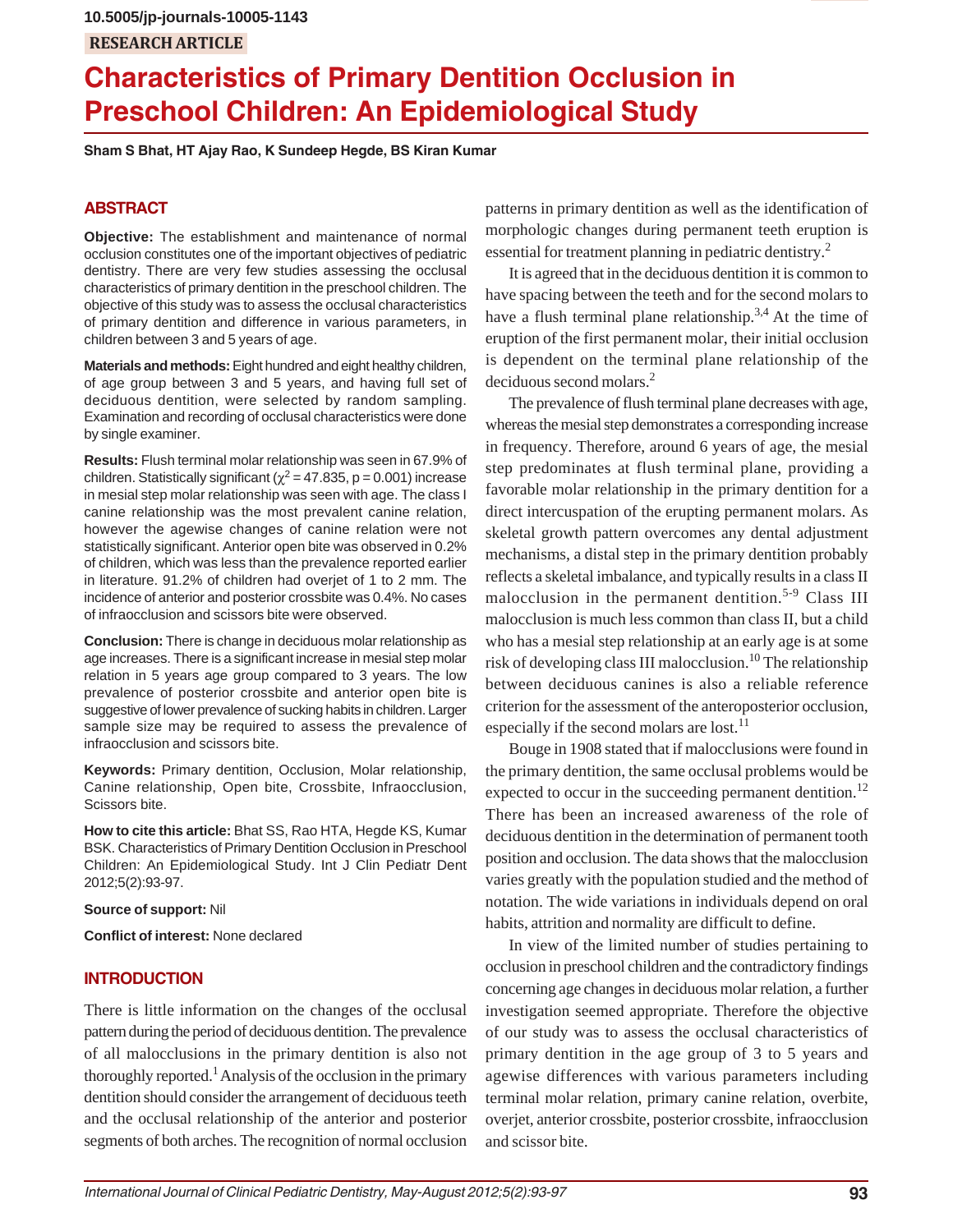## **MATERIALS AND METHODS**

Eight hundred and eight children (423 males and 385 females) of age group of 3 to 5 years, from all nursery schools in and around the city of Mangalore, India were selected. Stratified cluster random sampling method was adopted. The schools were randomly selected from the list. All children, irrespective of socioeconomic status whose age was between 3 and 5 years, had complete set of deciduous dentition and healthy were selected for the study from these selected schools. The age of the child was obtained from school records. Those children who had grossly decayed or any permanent teeth were excluded from the study. Occlusal assessment was done only on children who had complete primary dentition without any erupted permanent teeth and free from extensive caries that would affect the mesiodistal or occlusogingival dimension of a tooth and therefore influence the occlusal characteristics. Each child was examined while lying in supine position with his or her head resting on the examiner's lap (who sat on one of the chairs) and feet on another chair. One examiner with the aid of penlight, mouth mirror and a metal millimeter ruler performed examination throughout the study. Occlusion was assessed with the teeth in centric occlusion. The following arch characteristics were recorded by a single examiner throughout the study using published definitions: $^{13}$ 

- 1. *Terminal plane relationship of the second primary molars:*
	- *Flush terminal:* The distal surfaces of the upper and lower second primary molars in the same vertical plane in centric occlusion.
	- *Distal step:* The distal surfaces of the lower primary second molar in posterior relationship to the distal surface of the upper second molars in centric occlusion.
	- *Mesial step:* The distal surfaces of the lower primary second molar in anterior relationship to the distal surface of the upper second molars in centric occlusion.
- 2. *Primary canine relationship:*
	- *Class I:* The tip of the maxillary primary canine tooth is in the same vertical plane as the distal surface of the mandibular primary canine.
- *Class II:* The tip of the maxillary primary canine tooth is mesial to the distal surface of the mandibular primary canine.
- *Class III:* The tip of the maxillary primary canine is distal to the distal surface of the mandibular primary canine.
- 3. *Degree of overbite:* It was graded according to coverage of the mandibular incisor by the most protruded fully erupted maxillary incisor.
	- *Normal:* Coverage of up to half of the mandibular incisor by the maxillary incisor.
	- Increased: Coverage of more than half of the mandibular incisor by the maxillary incisor.
	- *Edge-to-edge*
	- *Anterior open bite*: Negative overlap in the vertical plane.
- 4. *Degree of overjet:* It was measured from the palatal surface of the mesial corner of the most protruded fully erupted maxillary incisor to the labial surface of the corresponding mandibular incisor. Degree of overjet was recorded in millimeters.
- 5. *Anterior crossbite:* It was recorded when one or more of the maxillary incisors occluded lingual to the mandibular incisors.
- 6. *Posterior crossbite***:** It was recorded when one or more of the maxillary primary canines or molars occluded lingual to the buccal cusps of the opposing mandibular teeth.
- 7. *Infraocclusion:* It was recorded in the canine or molar segments if the distance between one or more fully erupted opposing teeth was at least 2 mm.
- 8. *Scissors bite:* It was recorded when one or more maxillary primary molars occluded buccal to the buccal surfaces of the corresponding mandibular teeth.

## **RESULTS**

A total of 423 males and 385 females were examined. Of these 394 were 3 years of age, 282 were 4 years and 132 were 5 years of age. Males and females were pooled in each age group as there were no significant differences between them with respect to occlusion.

The distribution of different sagittal relationships of molars is shown in Table 1. Percentage distribution of terminal

| <b>Table 1: Terminal molar relation</b> |                                          |                                          |                                         |                                         |                                      |                                      |                                        |
|-----------------------------------------|------------------------------------------|------------------------------------------|-----------------------------------------|-----------------------------------------|--------------------------------------|--------------------------------------|----------------------------------------|
| Age                                     | Flush terminal                           |                                          | Mesial step                             |                                         | Distal step                          |                                      | Total                                  |
|                                         | <b>Right</b>                             | Left                                     | <b>Right</b>                            | Left                                    | <b>Right</b>                         | Left                                 |                                        |
| 3 years<br>4 years<br>5 years           | 311 (78.9%)<br>167 (59.2%)<br>69 (52.3%) | 313 (79.4%)<br>167 (59.2%)<br>70 (53.0%) | 78 (19.8%)<br>105 (37.2%)<br>60 (45.5%) | 76 (19.3%)<br>105 (37.2%)<br>59 (44.7%) | $5(1.3\%)$<br>$10(3.5\%)$<br>3(2.3%) | $5(1.3\%)$<br>$10(3.5\%)$<br>3(2.3%) | 394 (100%)<br>282 (100%)<br>132 (100%) |
| Total                                   | 547 (67.7%)                              | 550 (68.1%)                              | 243 (30.1%)                             | 240 (29.7%)                             | $18(2.2\%)$                          | $18(2.2\%)$                          | 808 (100%)                             |

For right side:  $\chi^2$  = 47.835, p = 0.001 (very highly significant); For left side:  $\chi^2$  = 48.704, p = 0.001 (very highly significant)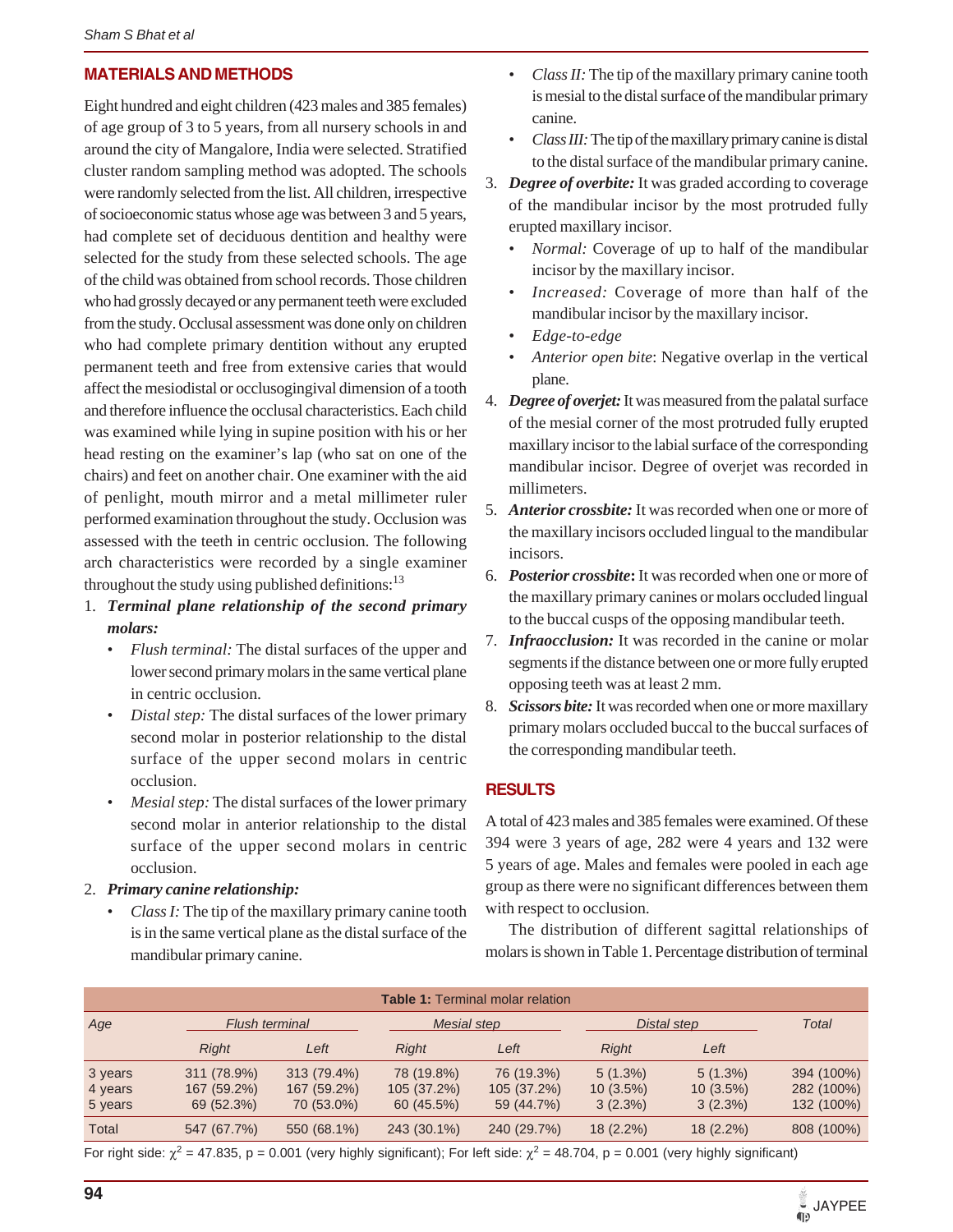molar relationship showed flush terminal molar relation in 67.7% of subjects on right side and 68.1% on left side. The mesial step was seen in 30.0% on right side and 29.7% on left side. Distal step was seen in 2.2% in both right and left side. The agewise changes in terminal molar relationship were statistically very highly significant.

The percentage distribution of canine relation was class I in 88.9%, class II in 7.2% and class III in 4.0% in right side. On the left side the percentage distribution was class I in 89.0%, class II in 7.1% and class III in 4.0%. The change in agewise distribution of canine relation was not statistically significant (Table 2).

The degree of overbite when statistically analyzed, was observed that 67.2% had normal overbite, 31.7% had increased overbite, 0.9% had edge-to-edge bite and 0.2% had open bite. The agewise changes in degree of overbite were statistically insignificant ( $\chi^2$  = 11.626, p = 0.071) (Table 3).

The overjet was measured in millimeters using a millimeter scale. The frequencies of overjet of one, two, three, four and five millimeter were 14.1, 77.1, 7.1, 1.6 and 0.1% respectively. Overall the mean overjet was 1.9653 with SD of 0.5351. The agewise changes in overjet values were not statistically significant ( $p = 0.641$ ).

The anterior crossbite was seen in 0.4% of sample. Of the 394 children of age group of 3 years, only 0.3% had anterior crossbite, while no cases of crossbite was observed in age group of 4 years, and in age group of 5 years. 1.5% of cases of anterior crossbite were observed. The agewise changes were not statistically significant ( $\chi^2$  = 5.87, p = 0.053).

Posterior crossbite was assessed for their presence or absence. 0.4% of children showed presence of unilateral posterior crossbite. In age group of 3 years, there were no cases of crossbite, while in age group of 4 and 5 years, there

were 0.7 and 0.8% posterior crossbite respectively. The agewise changes in the incidence of posterior crossbite were however, not statistically significant ( $\chi^2$  = 2.871, p = 0.238).

The presence of infraocclusion and scissors bite was assessed in the samples. However, no cases were seen in any age group.

#### **DISCUSSION**

It is important that conditions that predispose one to develop a malocclusion of the permanent dentition be detected early in the primary dentition. The understanding of anterior and posterior changes that occur in occlusion between primary and early permanent dentition is crucial for the clinician involved in planning early interceptive treatment.<sup>14</sup>

Our study done on Indian population showed a percentage distribution of flush terminal molar relation in 67.7% of subjects on right side and 68.1% on left, which is comparable to studies done by Alexander et al<sup>1</sup> and Otuyemi et al on Nigerian population of same age group.<sup>12</sup> Another study done on Indian population by Nanda et al<sup>8</sup> who carried out study on 2 to 6 years age group found flush terminal plane in 72% of children. Findings observed in our study, though based on cross sectional investigations, showed an increase in the mesial step molar relationship with advancing age. These changes may be attributed to the forward growth of the mandible. Studies by Infante  $PF^{15}$  showed that there was decrease in distal step molar relationship as age increases. But studies by Nanda et al<sup>8</sup> and Ravn JJ<sup>16</sup> showed that it was invariably maintained throughout the primary dentition stage and was always transferred unchanged to the permanent dentition. However, in this study, we could not correlate the changes in the distal step molar relationship with age. Patients with a flush terminal relationship present a more challenging diagnostic question.

| <b>Table 2: Primary canine relation</b> |              |             |              |             |              |             |              |
|-----------------------------------------|--------------|-------------|--------------|-------------|--------------|-------------|--------------|
| Age                                     | Class I      |             | Class II     |             | Class III    |             | <b>Total</b> |
|                                         | <b>Right</b> | Left        | <b>Right</b> | Left        | <b>Right</b> | Left        |              |
| 3 years                                 | 358 (90.0%)  | 359 (91.1%) | $24(6.1\%)$  | $23(5.8\%)$ | $12(3.0\%)$  | $12(3.0\%)$ | 394 (100%)   |
| 4 years                                 | 251 (89.0%)  | 251 (89.0%) | $21(7.4\%)$  | $21(7.4\%)$ | $10(3.5\%)$  | $10(3.5\%)$ | 282 (100%)   |
| 5 years                                 | 109 (82.6%)  | 109 (82.6%) | $13(9.8\%)$  | $13(9.8\%)$ | $10(7.6\%)$  | $10(7.6\%)$ | 132 (100%)   |
| Total                                   | 718 (88.9%)  | 719 (89.0%) | 58 (7.2%)    | 57 (7.1%)   | $32(4.0\%)$  | $32(4.0\%)$ | 808 (100%)   |

For right side:  $\chi^2$  = 8.064, p = 0.089 (not significant); For left side:  $\chi^2$  = 8.071, p = 0.076 (not significant)

| <b>Table 3: Degree of overbite</b> |                                          |                          |                 |                          |                          |  |  |
|------------------------------------|------------------------------------------|--------------------------|-----------------|--------------------------|--------------------------|--|--|
| Age                                | <b>Normal</b>                            | Increased                | Edge-to-edge    | Anterior open bite       | Total                    |  |  |
| 3 years                            | 253 (64.2%)                              | 137 (34.8%)              | $4(1.0\%)$      |                          | 394 (100%)               |  |  |
| 4 years<br>5 years                 | 201 (71.3%)<br>89 (67.4%)                | 80 (28.4%)<br>39 (29.5%) | 0<br>$3(2.3\%)$ | $1(0.4\%)$<br>$1(0.8\%)$ | 282 (100%)<br>132 (100%) |  |  |
| Total                              | 543 (67.2%)                              | 256 (31.7%)              | $7(0.9\%)$      | $2(0.2\%)$               | 808 (100%)               |  |  |
|                                    | $2 + 4$ 600 $\pm$ 0.074 (not similar at) |                          |                 |                          |                          |  |  |

 $\chi^2$  = 11.626, p = 0.071 (not significant)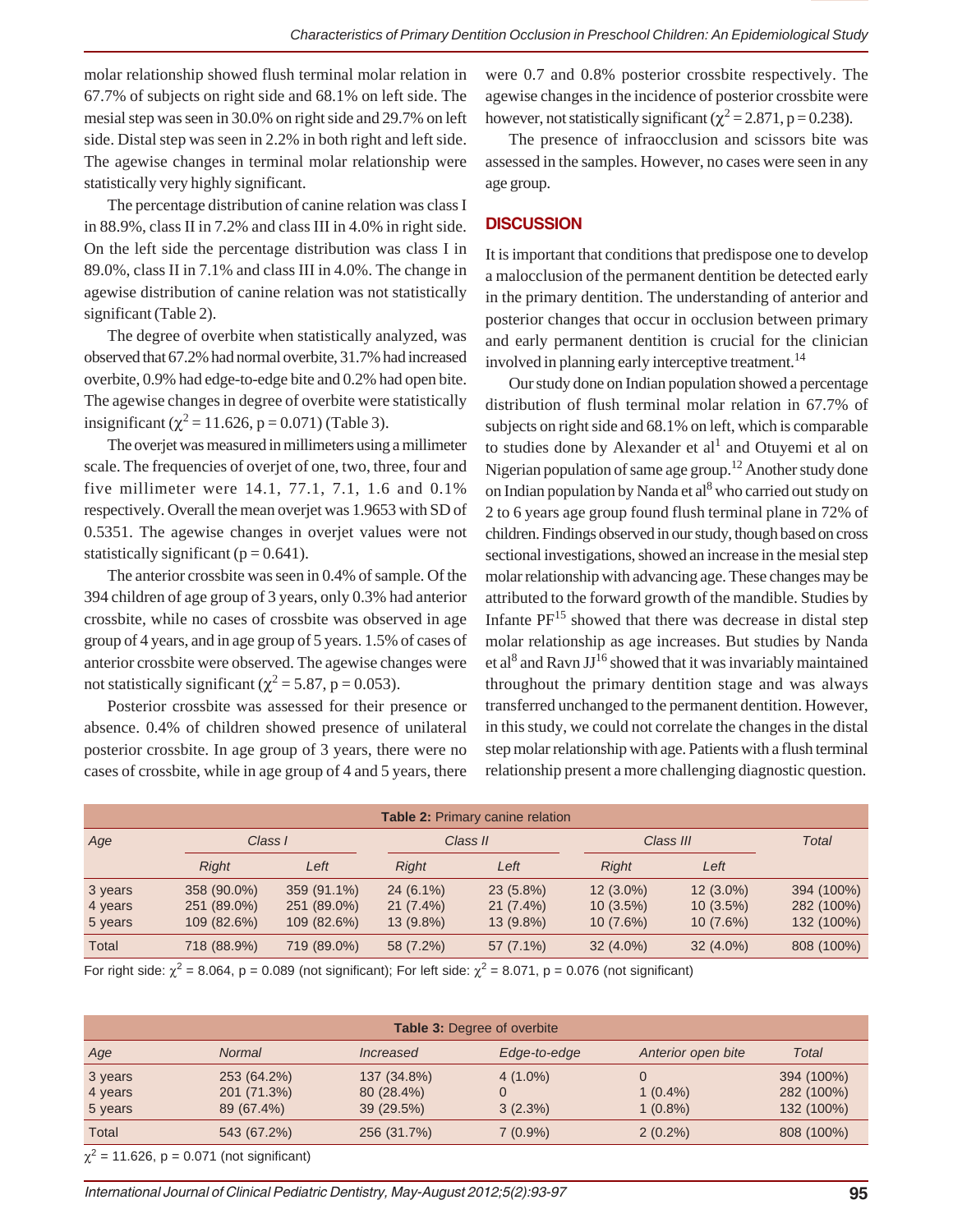The prevalence of canine class II relationship in our study is 7.2%; much lower than 45% in English<sup>17</sup> and the 31.6% reported by Ravn JJ in Danish<sup>16</sup> children. The difference could be due to small sample size in the former study and inclusion of children with extracted teeth in latter study. In addition both the studies included children from young age group (3 years). It has been suggested that the prevalence of class II canine relationship seems to decrease with advancing age due to termination of some environmental factors such as sucking habits in the older age group, though not observed in the our study.

The prevalence of normal overbite was found in about 67.2% of population comparable with several studies.  $12,18-20$ However, the prevalence of anterior open bite was 0.2% and was significantly less than that found in Western population. Otuyemi et al<sup>12</sup> also showed that anterior open bite was seen in 5.3% of same age group in Nigerian children. No obvious reason could be offered to explain the difference except that oral habits, such as dummy sucking and finger sucking may play a significant role.12 This may be due to lesser prevalence of habits like thumb sucking in Indian population than in Western population.

The mean overjet was 1.9 mm. The prevalence of overjet above 2 mm was  $8.8\%$ , which was comparable to Nanda et al. $8$ However, it was much lower than the studies done by Foster  $\rm TD^{17}$  and Infante PF.  $^{15}$  Nanda et al $^8$  has shown that there was a significant reduction in overbite and overjet as children become older. The changes observed in this study however were not significant.

The prevalence of posterior crossbite in the present sample was 0.4%. This is lower than the earlier reported incidence of posterior crossbite by Infante  $PF<sup>15</sup>$  and other studies done on North American and European population. It is observed that Caucasian population generally exhibited higher prevalence of posterior crossbite than African and Asian populations.12,13,16 The different prevalence of posterior crossbite between the different cultures may be due to the difference in prevalence of sucking habits. However, larger sample size may be required to assess the prevalence of posterior crossbite in Indian population. All cases observed in this study were of unilateral type, similar to other studies.

The prevalence of anterior crossbite in the studied population is 0.4%. The prevalence of anterior crossbite in Saudi population was 1.7% and in English population 1.0%. However, it is lower than the prevalence of anterior crossbite in Finnish<sup>18</sup> and African-Americans.<sup>19</sup>

Infraocclusion or submerged primary molar was not found in any of the present study. This occlusal anomaly is found in a frequency of only 0.6% in Nigerian population, 0.5% in Australian aborigines and no cases in West Indian patients.

However, a high prevalence of infraocclusion was found in studies done among Israeli children, that is prevalence of 24.8%, prevalence of 6.9% in North American Whites of Scandinavian ancestry, prevalence of 8.9% in Swedish children and 2.5% in British children.<sup>20</sup> It is apparent that racial factors may have an important role in the development of submerged teeth.12

Scissors bite was not seen in any of the cases we observed. This occlusal anomaly is reported in very few epidemiological studies. No cases were observed in Saudi children in studies done by Farsi et  $al<sup>13</sup>$  and only 14 cases were observed in study done by Kisling et  $al^{21}$  on 1396 Dutch children. Larger sample size may be necessary to assess the number of cases of scissors bite in Indian children.

#### **CONCLUSION**

The present study is a cross-sectional study. It provides an insight into patterns of occlusal relationship and its changes with age in Indian preschool children. This study confirms the finding reported earlier that flush terminal molar relationship is the most prevalent terminal molar relationship in deciduous dentition. There is a statistically significant increase in mesial step molar relationship with age. The prevalence of anterior open bite in the studied population is comparatively less than that reported earlier. Lower prevalence of posterior crossbite and anterior open bite is suggestive of lower prevalence of abnormal sucking habits in Indian population. Further longitudinal studies are needed to assess the changes in occlusal pattern from the deciduous dentition to permanent dentition. Also larger sample is probably required to assess the incidence of cases of infraocclusion and scissors bite.

#### **REFERENCES**

- 1. Alexander S (Department of Pedodontics, Farooqia Dental College, Mysore, India), Prabhu NT. Profiles, occlusal plane relationships and spacing of teeth in the dentitions of 3 to 4 years old children. J Clin Pediatr Dent 1998 Summer;22(4):329- 334.
- 2. Bishara SE (Department of Orthodontics, College of Dentistry, University of Iowa), Hoppens BJ, Jakobsen JR, Kohout FJ. Changes in the molar relationship between the deciduous and permanent dentitions: a longitudinal study. Am J Orthod Dentofacial Orthop 1988 Jan;93(1):19-28.
- 3. Moyers RE. Handbook of orthodontics. 3rd ed. Chicago Yearbook Medical Publishers; 1972.
- 4. Foster TD. A textbook of orthodontics. 2nd ed. St Louis: Blackwell Scientific Publications, Mosby Book Distributors; 1982.
- 5. Friel S. Occlusion: Observation on its development from infancy to old age. Int J Orthod 1927;13:322-343.
- 6. Chapman H. The normal dental arches and its changes from birth to adult. Br Dent J 1935;58:201-229.